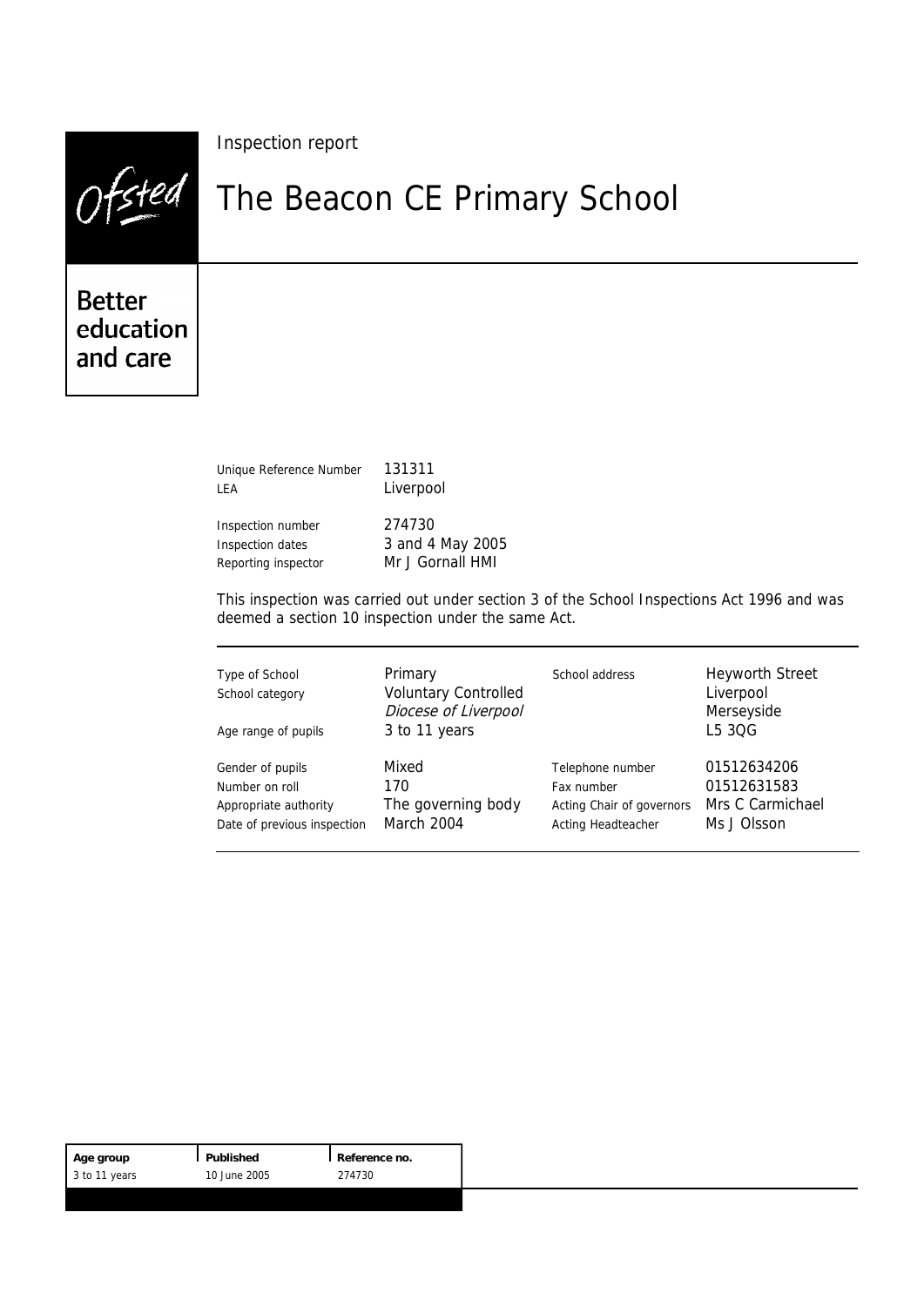# **Introduction**

When The Beacon CE Primary School was inspected in March 2004, it was judged to require special measures because it was failing to give its pupils an acceptable standard of education. Her Majesty's Inspectors of schools (HMI) subsequently visited the school on two occasions to monitor its progress, and reinspected the school in May 2005.

#### **Description of the school**

The Beacon CE Primary School is situated in the Everton district of inner-city Liverpool. It serves a challenging community with high levels of socio-economic disadvantage. The school is slightly smaller than average; there are 170 pupils on roll including those in the nursery. The pupils' attainment on entry to the school is well below average. The number of pupils from ethnic minority backgrounds has increased slightly; it is now nine per cent of the overall school population and there are 15 pupils for whom English is an additional language. Sixty five per cent of the pupils are entitled to free school meals, which is well above the national average. About a quarter of the pupils have been identified as having special educational needs; this is slightly above average. The headteacher, who was appointed shortly after the school was identified as requiring special measures, is currently on maternity leave. A school improvement officer from the local education authority (LEA) has been seconded to the school as acting headteacher.

© Crown copyright 2005

This report may be reproduced in whole or in part for non-commercial educational purposes, provided that all extracts quoted are reproduced verbatim without adaptation and on condition that the source and date thereof are stated.

Further copies of this report are obtainable from the school. Under the School Inspections Act 1996, the school must provide a copy of this report free of charge to certain categories of people. A charge not exceeding the full cost of reproduction may be made for any other copies supplied.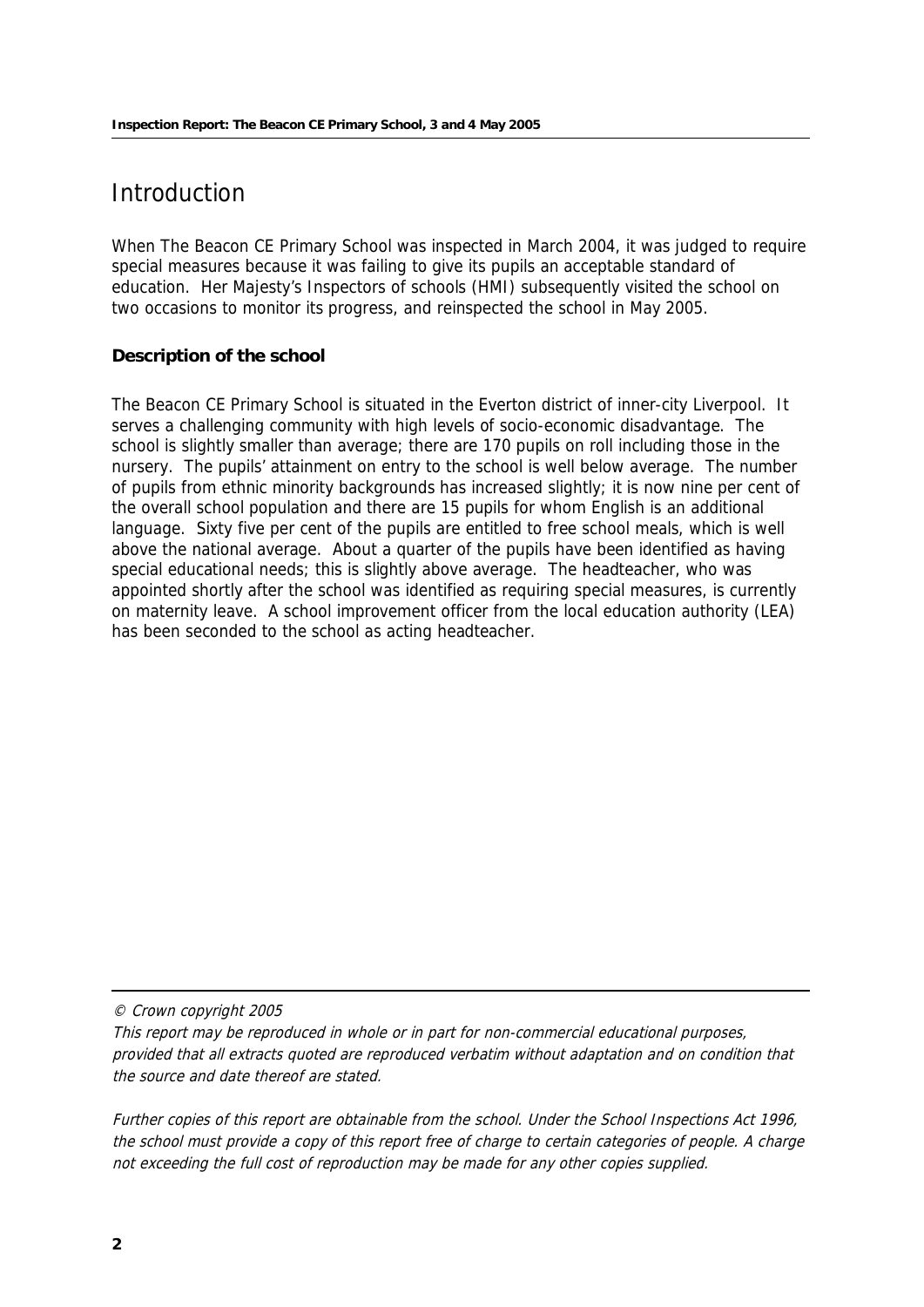## Overall effectiveness of the school

In accordance with section 14 of the School Inspections Act 1996, I am of the opinion that the school no longer requires special measures, since it is now providing an acceptable standard of education for its pupils.

The Beacon CE Primary School is providing a sound education for its pupils. This is the result of the headteacher's and acting headteacher's incisive and purposeful leadership, the hard work of the teachers and a carefully focused programme of training and staff development. As a consequence of teaching which is at least satisfactory, sometimes good and occasionally very good, and learning which is at least satisfactory, standards have risen and are now broadly in line with the nationally expected levels in most subjects. The proportion of consistently good or better teaching, although improved, is below that found in most primary schools. The pupils' attitudes and behaviour are good overall; over the last year they have learned good work habits. The pupils are well cared for and the school's ethos is very good. Attendance has risen and is now satisfactory. There are sound procedures for assessing the pupils' progress across the school, but the impact of these at classroom level is inconsistent and underdeveloped. The curriculum meets national requirements and the pupils benefit from visits and a good range of additional clubs.

#### **Improvement since the last inspection**

The inspection of March 2004 required the school to address key issues concerned with: increasing the effectiveness of leadership and management and the involvement of the governing body; raising attainment in English, mathematics and science; improving teaching including the use of assessment; and improving attendance. There has been good progress over leadership and management, the quality of teaching and attendance. Reasonable progress has been made in raising standards and in the use of assessment.

#### **Capacity to improve**

The school's capacity to improve is good. The acting headteacher has built upon the initial work of the headteacher by focusing unwaveringly on improving the quality of teaching and learning in order to raise standards; the leadership of the school has been well supported in this by the staff and governors. There is a thorough programme for monitoring the school's performance and indicators show an increasingly positive trend. This information is frequently and carefully analysed, informing decisions about the allocation of extra support and resources, and setting the priorities within the school's strategic plans. The capacity of subject co-ordinators to fulfil their responsibilities has developed considerably and they are making appropriate contributions to these plans. Improved systems for monitoring the school's progress, and appropriate training, have improved governance; the governors are well placed to hold the school to account. There are good transitional arrangements to support the return of the substantive headteacher. The LEA has reported its intention to continue its additional support for the school for the remainder of this year.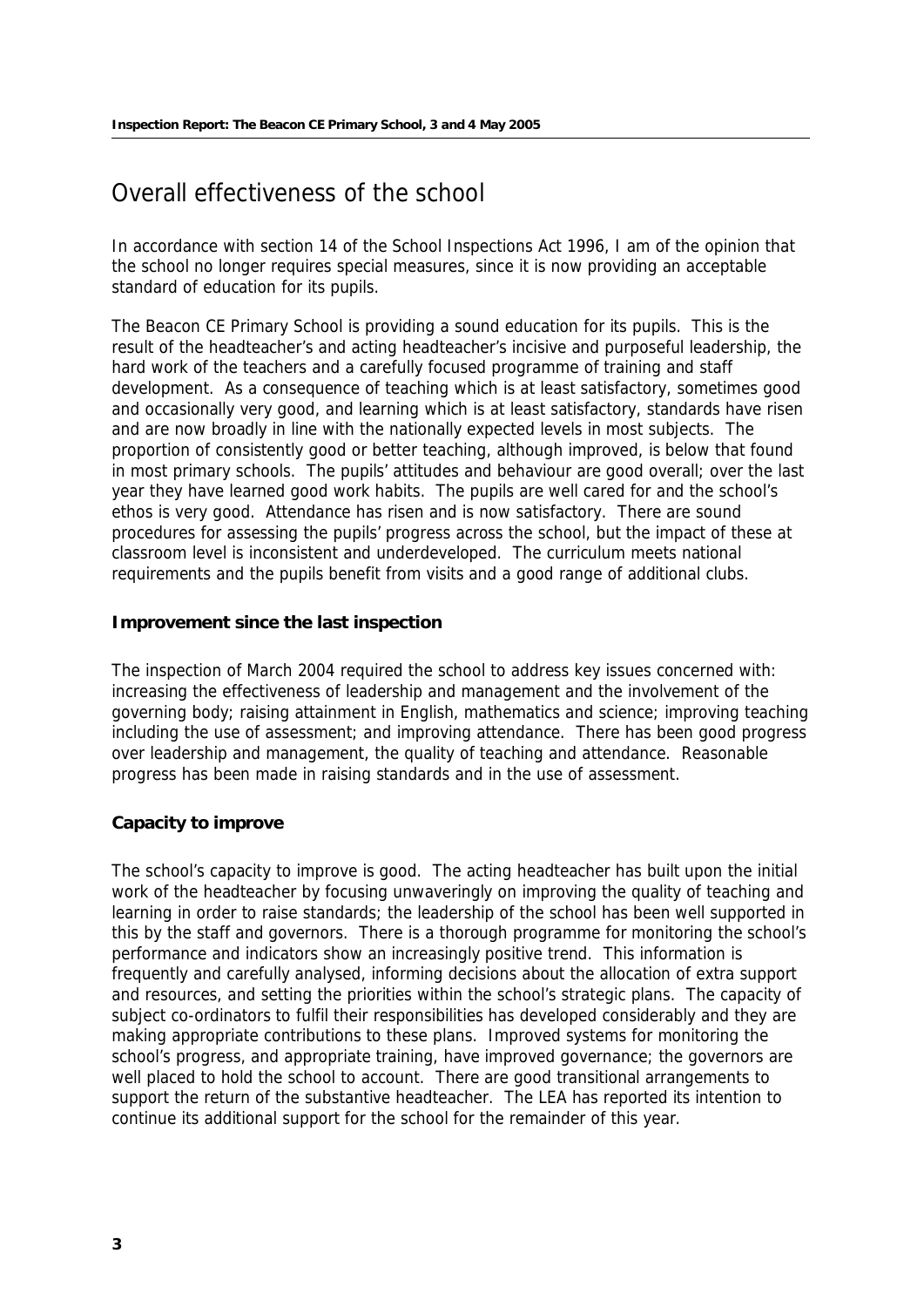**What the school should do to improve further**

The key priorities for the school's development plan are to:

- continue to raise standards;
- further improve the quality of learning and teaching so more of it is consistently good or better;
- further develop the use of assessment.

## Achievement and standards

The attainment of the pupils when they first start at the school is well below average, particularly in the acquisition of language skills. The pupils make at least satisfactory progress in all areas of learning in the Foundation Stage, and approximately two thirds reach the standards expected for five-year-olds. Some of the pupils in the nursery and reception classes make particularly good progress in developing their language skills. In the nursery class, they talked about their drawings, describing characters and actions, engaged in appropriate conversations in role play and conversed confidently during activities. In the reception class, the pupils recognised letters of the alphabet and blended them together to make sounds. The most able read short words confidently and suggested alternative words with the same sound.

The number of pupils in each year group is smaller than in most primary schools and caution needs to be exercised when interpreting National Curriculum test results. At Key Stage 1, the school's results for 2004 show an improvement on the previous year's figures. In 2004 the proportion of pupils achieving the nationally expected Level 2 was below the national figure in reading, but close to it in writing and science and above it in mathematics. A feature of the school's 2004 performance is that it is now doing significantly better when its results are compared to those of similar schools. In lessons, standards varied but overall were in line with the expectations for the pupils' ages. At Key Stage 2, the results in the 2004 national tests showed a marked improvement in English, mathematics and science compared to the previous year. The proportion of the pupils achieving the nationally expected Level 4 rose by 20 percentage points in English, 50 percentage points in mathematics and 12 percentage points in science. These are significant increases, placing the school just below the average for all schools nationally in English and science and just above in mathematics. The school performed better than similar schools in all subjects. In lessons, standards varied but overall were generally around those expected for the pupils' ages.

As a consequence of improved teaching the pupils' progress in the Foundation Stage and Key Stages 1 and 2 is mainly satisfactory and sometimes good. The work in the pupils' books and the school's own tracking of progress indicate that the rate of learning across the school is accelerating. When teaching was good or better the pupils made correspondingly stronger progress because most of the pupils are keen to learn. Nevertheless, progress was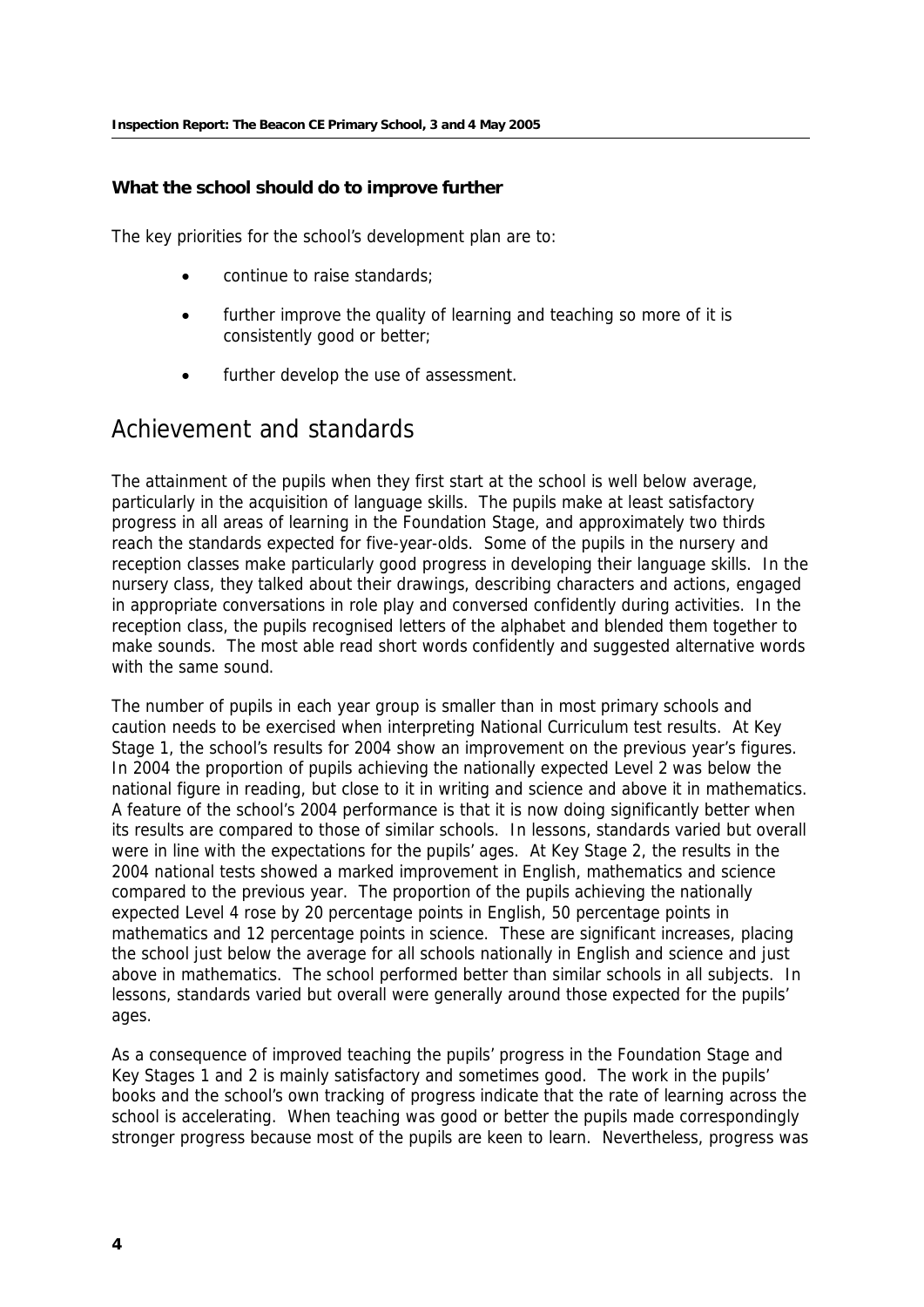impaired at times by shortfalls in the pupils' prior learning, due to weaknesses in past provision.

The progress of the pupils who have special educational needs and for whom English is an additional language was at least satisfactory in most lessons. Learning support assistants made a valuable contribution either in lessons or as part of the school's intervention strategy and the pupils' progress was good. Individual education plans for those pupils who have special educational needs are good.

## Personal development

The school has a consistent approach to managing the pupils' behaviour, within a climate of mutual respect; as a result the pupils' attitudes and behaviour are good. The pupils behave well in lessons, in assemblies and around the school. Movement around the school is very well ordered and the pupils treat their environment with care. They settle quickly to their work in lessons and, when opportunities arise, they collaborate well with others in pairs and groups. The pupils are responding well to improved teaching and, where tasks are interesting and provide challenge, they are very enthusiastic. There are no reported incidents of bullying. The few pupils with specific behavioural needs are supported well by a team of effective learning support assistants. The number of pupils excluded annually from school is very low; there have been none this term.

The rate of pupils' attendance is satisfactory; it has improved since the inspection in 2004 from 93 to 95 per cent, which is in line with national figures. The improvement is related to the school's effectiveness in significantly reducing the amount of unauthorised absence. Strategies to promote good attendance and punctuality have been reviewed and updated. Good attendance is celebrated in classes and in assemblies and patterns of attendance are systematically monitored and appropriate action is taken where necessary. There were a small number of pupils who arrived late for the start of the school day, but punctuality to lessons throughout the rest of the day was good; it is satisfactory overall.

Provision for the pupils' spiritual, moral and social development is good. The pupils work and play well together. A strong Christian ethos permeates the school's work and this is reinforced through school assemblies and links with the local church. There are several displays with a Christian theme that reinforce the school's values. A range of opportunities is provided for pupils after school, such as dance and performing arts, a homework club and various sports clubs. Links with community organisations further enrich the school's curriculum. Provision for the pupils' cultural development is satisfactory overall, but there is insufficient opportunity for the pupils to learn about cultures other than their own.

# Quality of provision

The quality of teaching has improved; it is now at least satisfactory, sometimes good and occasionally very good. At the inspection in 2004, 13 per cent of the teaching was unsatisfactory, only a small proportion was good and none was very good. In this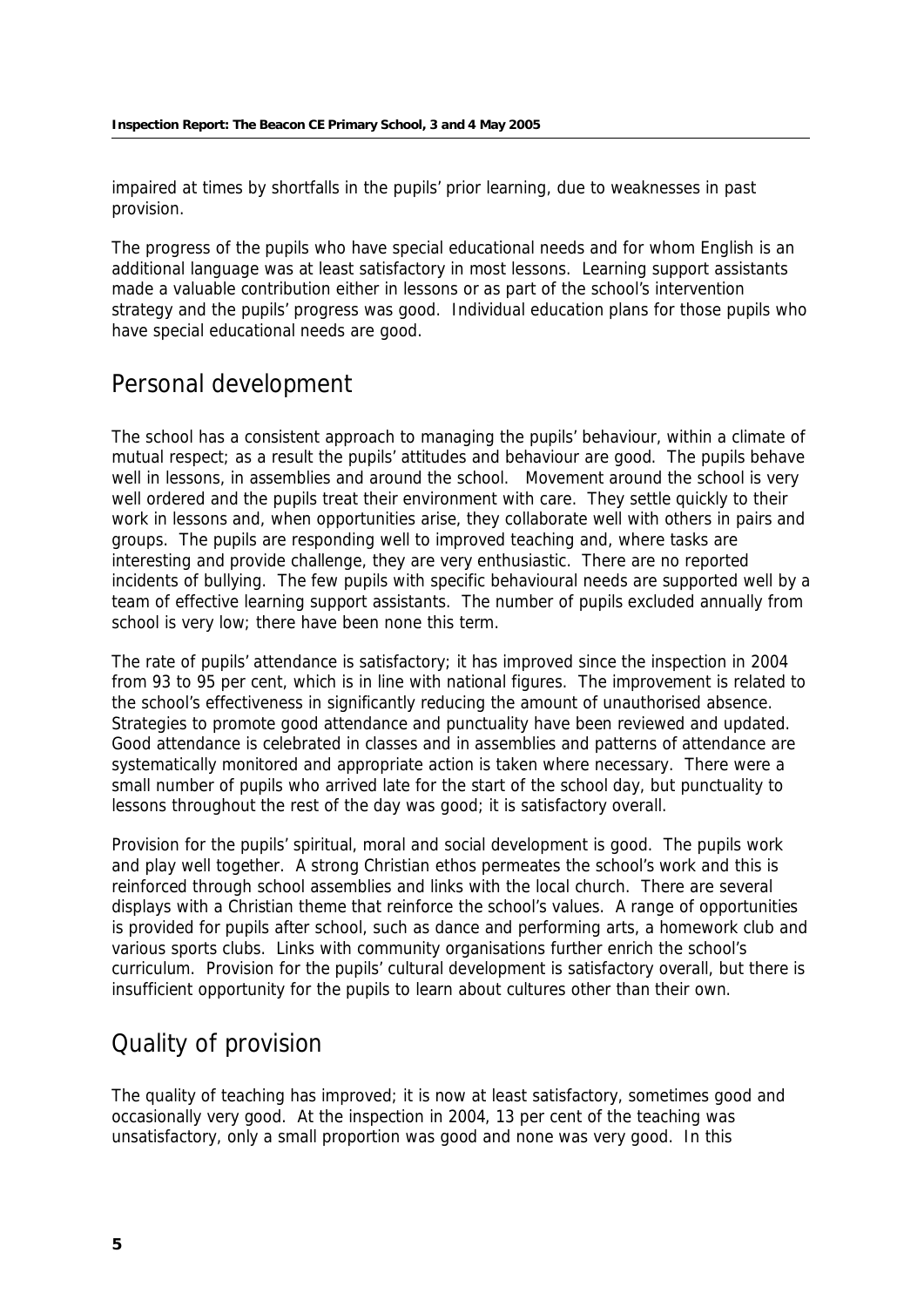inspection, all the lessons were satisfactory or better, and just under half were good or very good. The school's sustained efforts to improve the quality of teaching have achieved a better consistency across year groups, which has begun to eliminate the uneven progress characteristic of previous years. Where teaching was satisfactory, there were more strengths than weaknesses. Lessons were well planned, prepared and organised, and the intended learning outcomes were shared with the pupils from the start. The teachers' questioning was effective and there was a good focus on developing speaking and listening skills. There was a sensible balance between teacher exposition and the time provided for the pupils to engage in tasks and activities. Methods were varied, and often involved practical activities, which helped the pupils to apply what they had learned and deepen their understanding; for example, through games and competitive work in groups during mathematics lessons. Occasionally, following a vibrant start to a lesson, the pace of learning was allowed to slow for some groups of pupils because the teachers' expectations of what they might achieve were too low.

In the best lessons, the teachers had a good knowledge of their subject, classroom management was strong and the pupils were encouraged to take an active part in learning. The teachers had high expectations; they exemplified and modelled the standards they wanted, and were vigilant about the pupils' work rate. By using well-focused questioning and requiring the pupils to demonstrate what they had learned, the teachers carefully ensured that everyone was fully involved. In group activities, work was particularly well matched to the pupils' prior attainment.

The curriculum is broad and balanced and based on national requirements. Timetabling changes have significantly improved how the curriculum is organised. The provision of appropriate homework is a regular feature throughout the school. The school's provision for special educational needs has been improved and conforms to the national code of practice. There are effective and well-designed strategies for intervention and support, enabling those pupils with learning difficulties to make good progress. The school pays due regard to the pupils' safety, health and well-being. There are appropriate procedures for child protection. Good use is made of the space for pupils to enjoy games and physical exercise and there is a broad range of extracurricular activities.

Assessment procedures have improved but remain an underdeveloped area of the school's work. Information from National Curriculum assessments, tests and teacher assessments has been collated and forms the basis of targets for improvement in English and mathematics. The pupils' progress, measured against these expectations, is starting to be monitored but the full potential of the system has yet to be realised. Data from assessments is being used appropriately in some areas to direct extra work towards raising attainment, for example in the teaching of mathematics to Year 5 and Year 6 pupils. However, this approach to the use of assessment for learning is not consistent across the school. The transfer of appropriate assessment information between all classes has improved. However, the setting, sharing and evaluation of targets for improving the pupils' learning is not embedded in all classes. The school's ability to identify underperformance is hindered in some year groups by a lack of awareness by staff about the levels associated with the National Curriculum. Marking is completed regularly and conscientiously and is helping pupils know what they have to do to improve their work.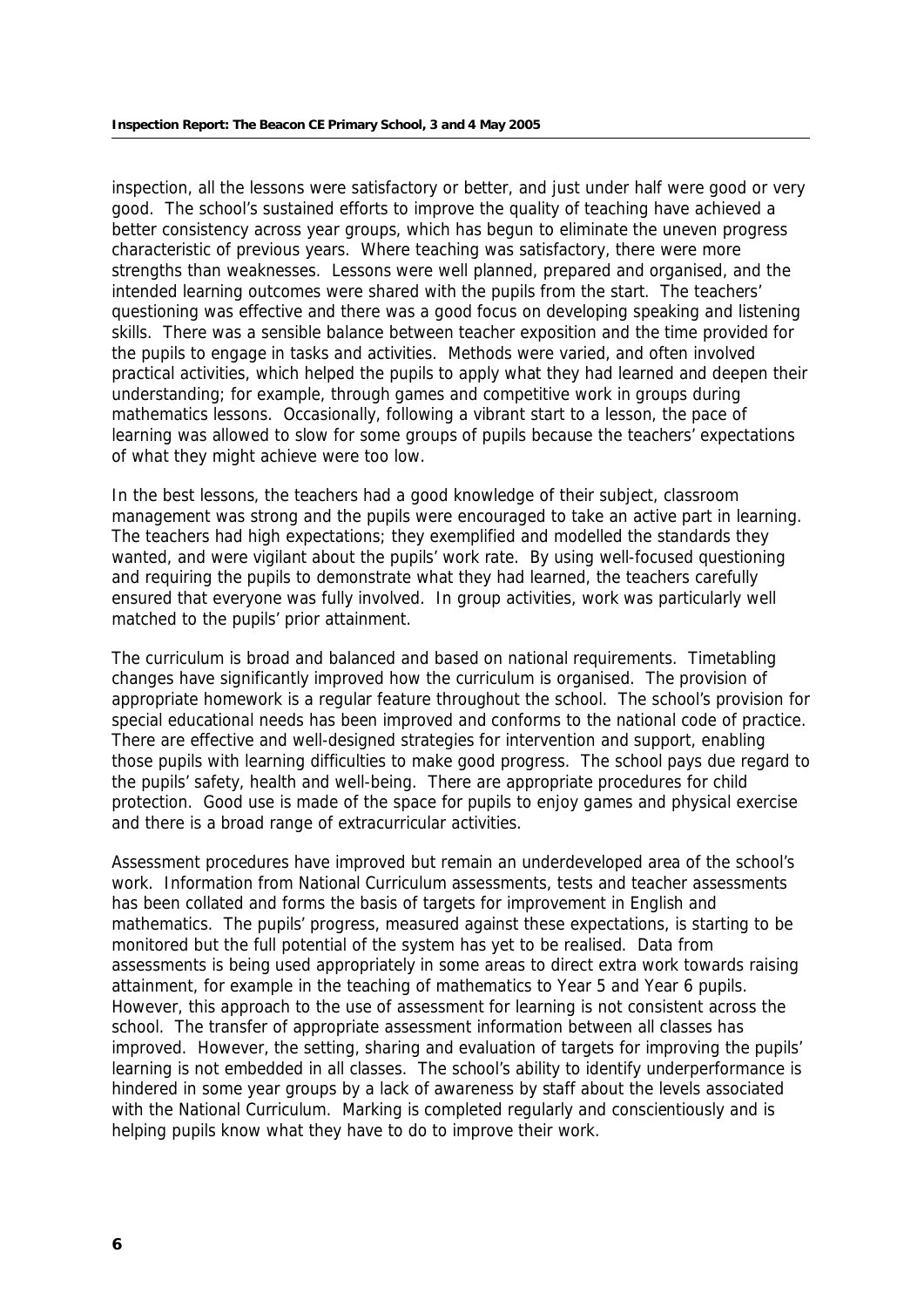Links with parents and the community are very good. Parents help in classes, and a landscaped garden adjoining the reception class has been developed with their support. The pupils are also encouraged to think how they might make a contribution to the local community through displays and visiting speakers.

### Leadership and management

Leadership and management are good. The leadership of the acting headteacher is very good; she has built effectively upon the work initially begun by the headteacher. With enthusiasm and commitment, both leaders have provided clarity of educational direction, alongside the systems required to achieve improvement and the training needed to implement these successfully. As a consequence, a reinvigorated staff has worked hard to introduce the necessary changes. The assistant headteacher, who joined the school on a secondment from a local school, has been appointed as the substantive deputy headteacher, strengthening the leadership and management of the school. The role of the subject co-ordinators has developed substantially; they are contributing appropriately to reviews of progress in their subjects and to plans for future improvements. Middle managers talked confidently about the developments that have taken place in their areas of responsibility, in sharp contrast with their response a year ago. The management structure promotes effective communication, both within and between year groups, and key stages; this has resulted in far greater consistency of provision than was the case at the previous inspection. The school's strategic planning is well founded on the priorities arising from its rigorous monitoring and evaluation. The planning process is highly responsive to the school's changing needs.

Governors are playing an appropriate part in the leadership of the school. As a consequence of regular visits and briefing sessions with a specific focus, they are well informed about the school. Strengthened membership, a revised committee structure and relevant training have enabled the governing body to develop its role as a critical friend to the school.

The LEA's support for the school has been very good. It has been highly responsive to the school's needs in providing a range of effective and well-timed support. This has included ensuring continuity in the school's leadership, monitoring the quality of teaching and learning, evaluating the school's progress against its action plan, and assisting subject coordinators and other managers to develop the skills required to fulfil their roles. Specialist support from consultants, including developing aspects of literacy and numeracy, has been well received by staff.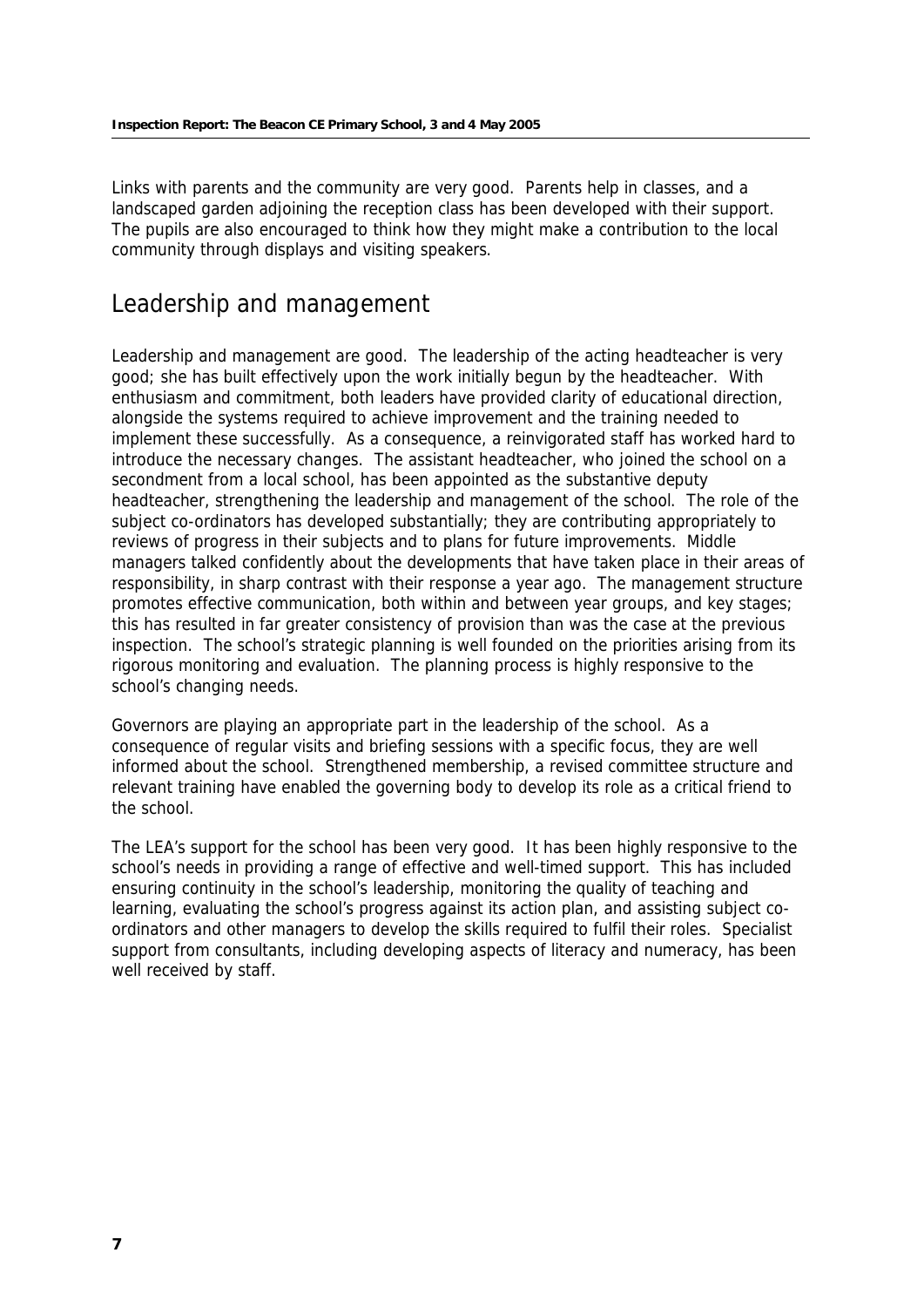# Appendix – Information about the inspection

The Beacon CE Primary School was inspected under section 10 of the School Inspections Act 1996 by a Registered Inspector and a team of inspectors in March 2004. The inspection was critical of many aspects of the work of the school and, in accordance with that Act, the school was made subject to special measures because it was failing to give its pupils an acceptable standard of education.

The school was visited by HMI in September 2004 and in January 2005 to assess the progress it was making to implement its action plan and address the key issues in the inspection report of March 2004.

In May 2005, two HMI returned to inspect the school for two days. The inspection was carried out under section 3 of the School Inspections Act 1996, which gives Her Majesty's Chief Inspector of Schools the authority to cause any school to be inspected. The inspection was also deemed a section 10 inspection under the same Act.

Sixteen lessons or part lessons and two assemblies were inspected. The pupils' conduct was observed around the school and on the playground at break and lunchtimes, and samples of their work were inspected. Discussions were held with the acting headteacher, the assistant headteacher, key senior staff and the learning mentor, and informally with other staff. A wide range of the school's documentation was scrutinised. Account was taken of the evidence from previous monitoring inspections.

The inspection assessed the quality of education provided and the progress the school has made, in particular in relation to the main findings and key issues in the inspection report of March 2004 and the action plan prepared by the governing body to address those key issues.